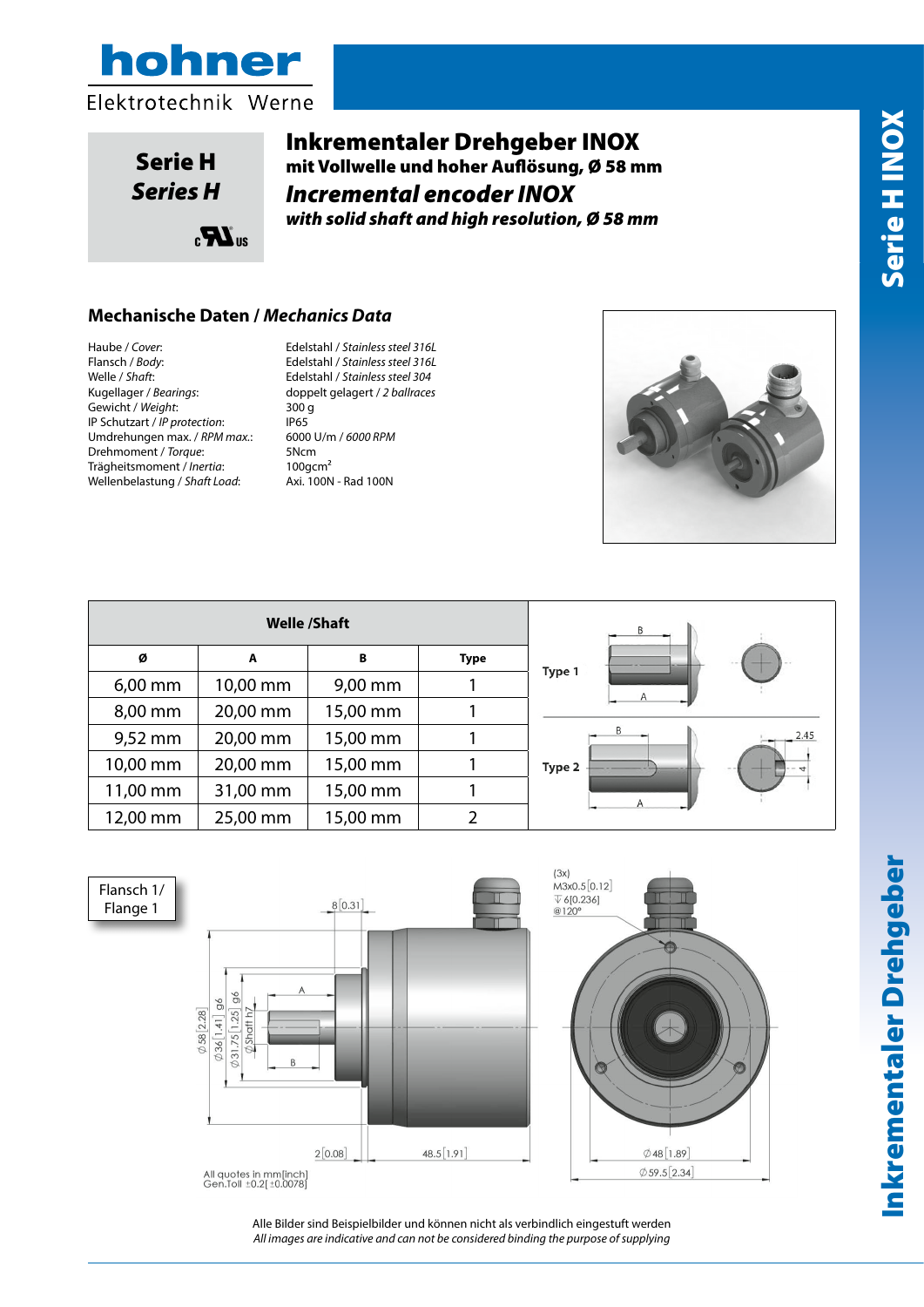



www.hohner.it

Alle Bilder sind Beispielbilder und können nicht als verbindlich eingestuft werden *All images are indicative and can not be considered binding the purpose of supplying*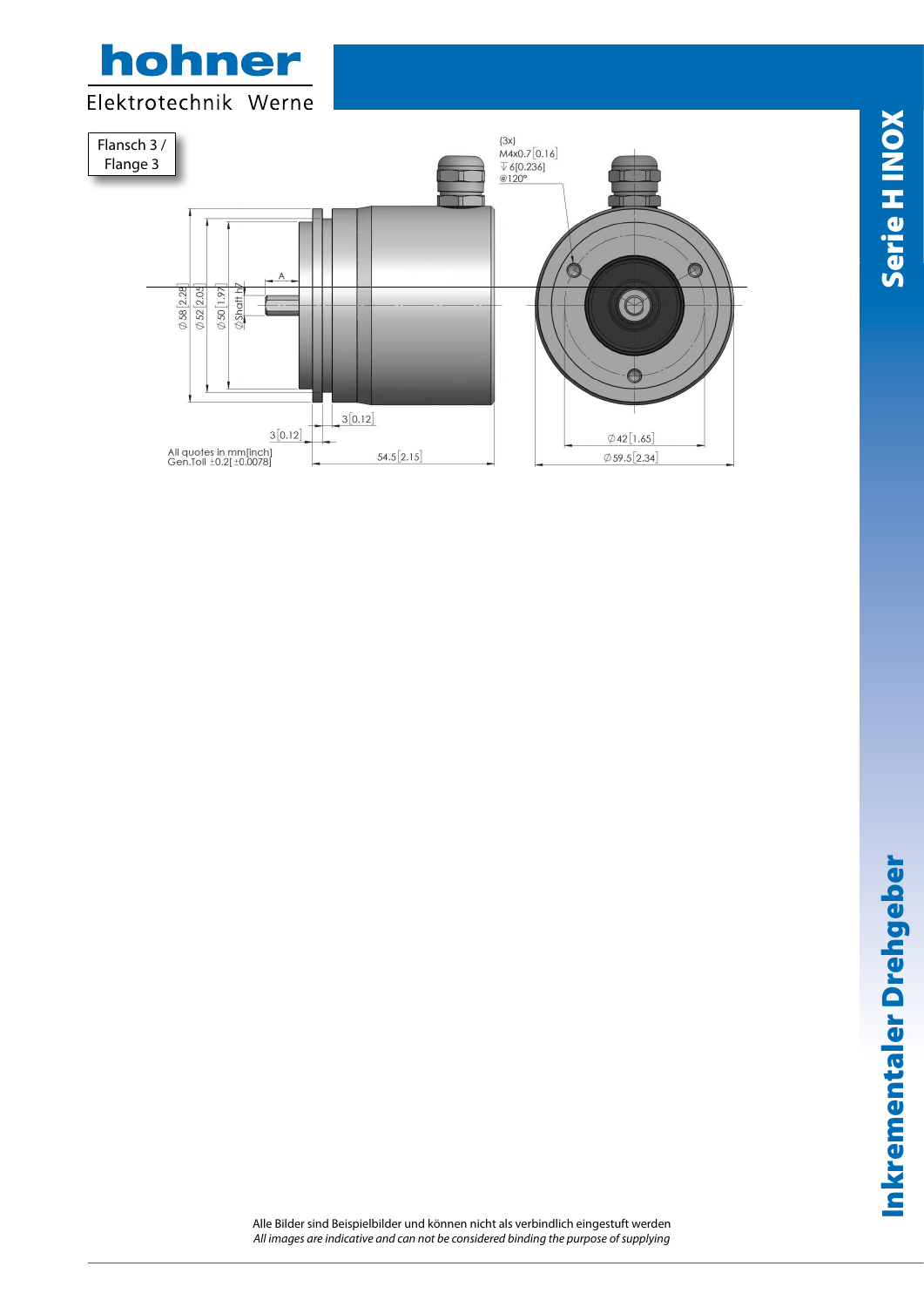

## **Ausgangssignale (cw) /**  *Output Signals*



### **Elektronische Daten /** *Electronics Data*

Versorgungsspannung / *Power Supply*: 5/28 Volt, hängt von der Ausgangsschaltung ab / max. Stromaufnahme / *Current consumption*: 40/80mA, hängt von der Ausgangsschaltung ab / *Current consumption*: *40/80mA, depends on the electronics circuit* Ausgangsbelastung / Load: 40mA

Betriebstemperatur / *Operating Temp*: -20/+70°C (-30+100°C auf Anfrage / *on request*)

*5/28 Volt, depends on the electronics circuit*

Frequenz / *Frequency*: bis zu 600 KHz, hängt von der Ausgangsschaltung ab / *up to 600 KHz /depends on the electronics circuit*

Schutz / *Protections*: Kurzschlussfest, Umkehrpolarität / *against short circuit, reversal polarity* 

**Bestellbezeichnung /** *Ordering Code*

| н | $\ast$                                                                                                                                                                                                           | $\ast$                                                               | $\ast$                                                                                                                               |                                                                                                                                 | ₩                                                                                                      | $***$                                                                                                                                                                                                                                                                                                                                                                                                                                                                                                                          | $\prime$ | ****                           |
|---|------------------------------------------------------------------------------------------------------------------------------------------------------------------------------------------------------------------|----------------------------------------------------------------------|--------------------------------------------------------------------------------------------------------------------------------------|---------------------------------------------------------------------------------------------------------------------------------|--------------------------------------------------------------------------------------------------------|--------------------------------------------------------------------------------------------------------------------------------------------------------------------------------------------------------------------------------------------------------------------------------------------------------------------------------------------------------------------------------------------------------------------------------------------------------------------------------------------------------------------------------|----------|--------------------------------|
|   | Welle<br><b>Shaft</b>                                                                                                                                                                                            | <b>Flansche</b><br><b>Flanges</b>                                    | Ausgangsschaltungen<br><b>Output</b>                                                                                                 |                                                                                                                                 | Anschlüsse<br><b>Connections</b>                                                                       | Optionen<br><b>Options</b>                                                                                                                                                                                                                                                                                                                                                                                                                                                                                                     |          | Auflösung<br><b>Resolution</b> |
|   | $3 = \emptyset$ 6 mm<br>$6 = \emptyset 8$ mm<br>$4 = \emptyset$ 9.52 mm<br>$1 = \emptyset$ 10 mm<br>$9 = \emptyset$ 11 mm<br>$2 = \emptyset$ 12 mm<br>Wellenlänge<br>siehe Seite 1<br>shaft length<br>see page 1 | $1 =$<br>$3 =$<br>Siehe vorherige<br>Seiten<br>See Previous<br>pages | $P = ABO + ABO$<br>$C = A B 0$<br>$H = ABO$<br>$6 = AB0+AB0$<br>$9 = AB0 + AB0$<br>$T = AB0+AB0$<br>$K = AB0+AB0$<br>$W = AB0 + AB0$ | PP11/28V<br>OC11/28V<br><b>NPN 11/28V</b><br>LD5V<br>LD5/12V<br>LD15/24V<br>(out 12V)<br>LD15/24<br>(out $5V$ )<br>Sin-Cos 1Vpp | Kabel / Cable<br>$9 = \text{Cavo Axi}$<br>$3 =$ Cavo Rad<br>M2312P<br>$E = 9416$ Axi<br>$5 = 9416$ Rad | $0 =$ Keine / None<br>$1 =$ Hoher 0 Impuls<br>High zero pulse<br>$Z = 0$ Impuls 180 $^{\circ}$<br>mit A verknüpft<br>Zero gated 180°<br>to A<br>$W = 0$ Impuls 90 $^{\circ}$<br>mit AB<br>verknüpft<br>Zero gated 90°<br>to AB<br>$A = Spezielle$<br>Belegung<br><b>Special</b><br>connections<br>$Y =$ Versorgungsp.<br>5/12V<br>für NPN/OC/PP<br>Power supply<br>5/12V<br>for NPN/OC/PP<br>$U = Versorgungsp.$<br>5/28V für PP<br>Power supply<br>5/30V<br>for outputs PP<br>Ver. Sin-cos<br>$S = 5$ Volt<br>$T = 8/24$ Volt |          | max. 90.000                    |

**Option U**: Ausgangspegel TTL kompatibel / *outputs levels compatible TTL* • *Low level output <0.5V • High level output > +VCC-1,9V*

**Edelstahl Version: Stainless Steel Version:** Kabelausgang mit Kunststoff-PG-Verschraubung Ausgang mit M23-Stecker, Zink-Druckguss-Gehäuse, vernickelt *Output M23 12 P, zinc die-cast, nickel-plated*